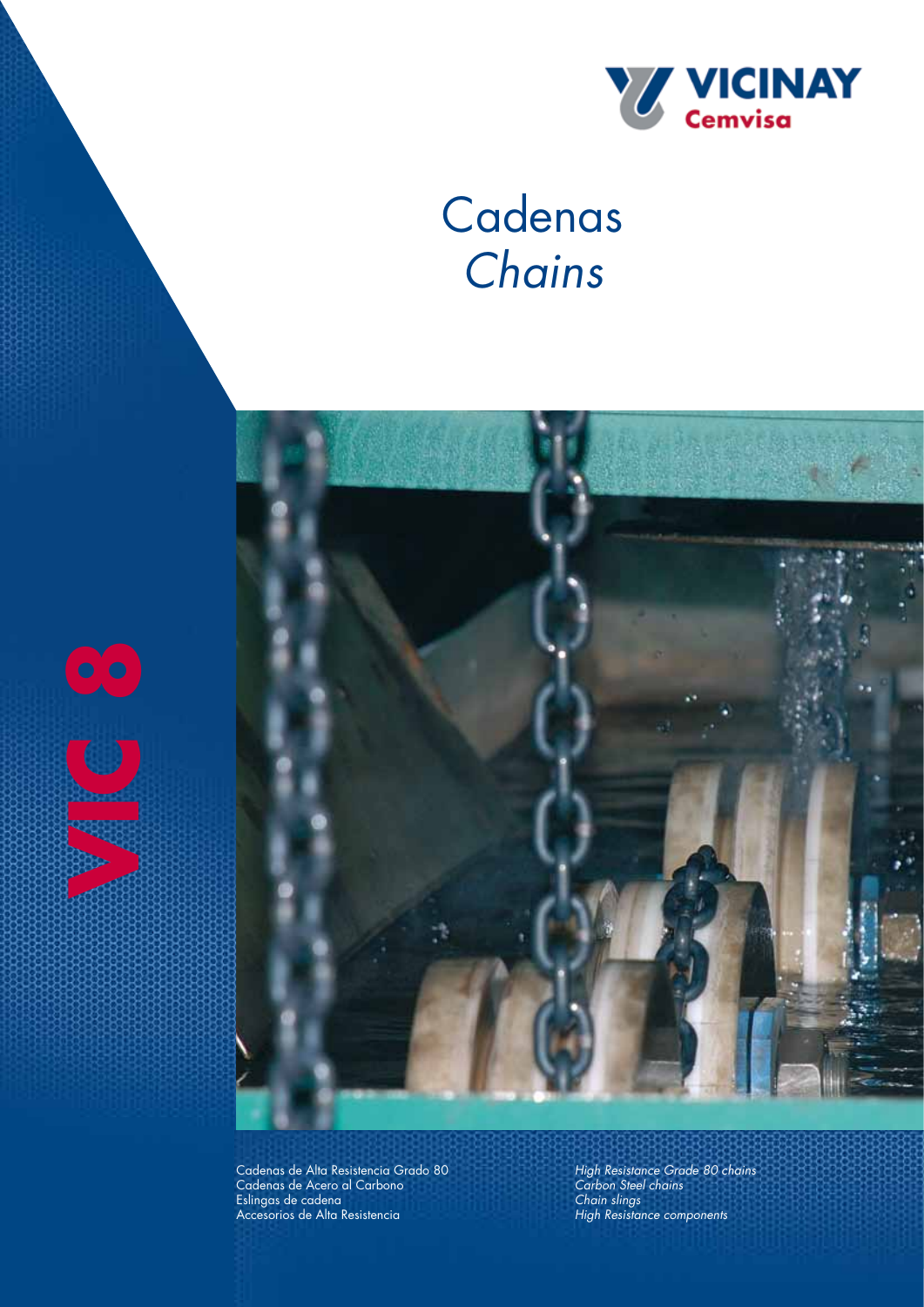



CEMVISA VICINAY, S.A. pertenece al grupo industrial VICINAY, que cuenta con más de 200 años de experiencia en la fabricación de cadena.

Nuestras modernas instalaciones, una fabricación de acuerdo con las normativas internacionales y los controles de calidad más exhaustivos garantizan un producto superior, reconocido en los mercados mundiales más exigentes.

Gracias a nuestra versatilidad, ofrecemos una amplia gama de cadenas, fabricadas con los mejores materiales y reconocidas en todos los sectores profesionales (industria, elevación, pesca, minería, sector marino, agricultura, etc.).



*CEMVISA VICINAY, S.A. belongs to the VICINAY industrial group, with more than 200 years of experience in the manufacture of chain.*

*Our modern facilities, the manufacture in accordance with the international standards and the most exhaustive quality controls, assure a superior product, which is present in the most exigent markets worldwide.*

*The versatility of our process enables us to offer a wide range of chains, manufactured with the best materials and thus recognized in every professional sector (industry, lifting, fishing, mining, marine, agriculture, etc.).*





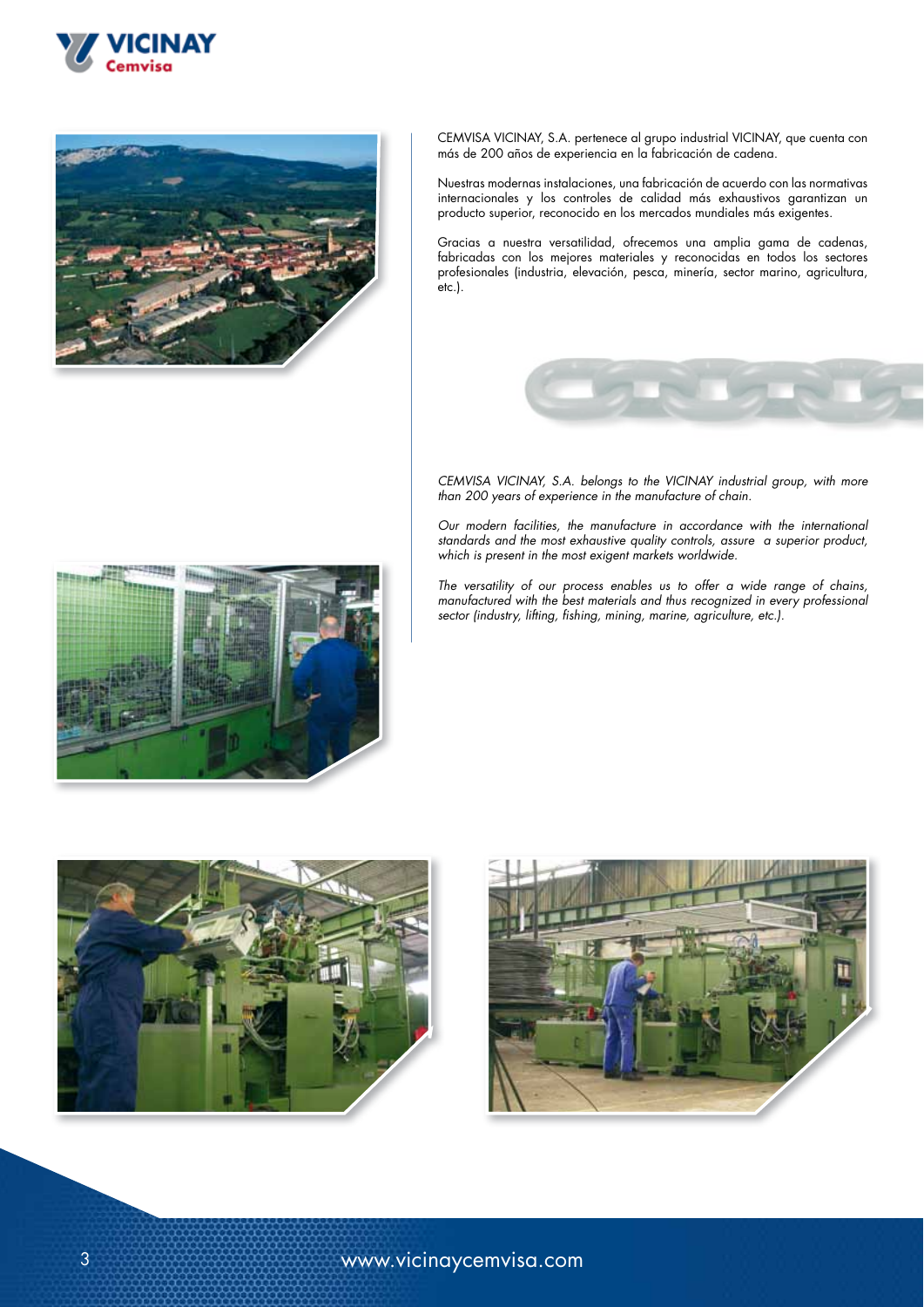

# Un proceso fiable y seguro *Reliable and safe process*







Conformado y soldado del eslabón *Forming and link welding*





Prueba a 100% *100% proof test*



Acabado y almacenaje *Finish and storage*

www.vicinaycemvisa.com 4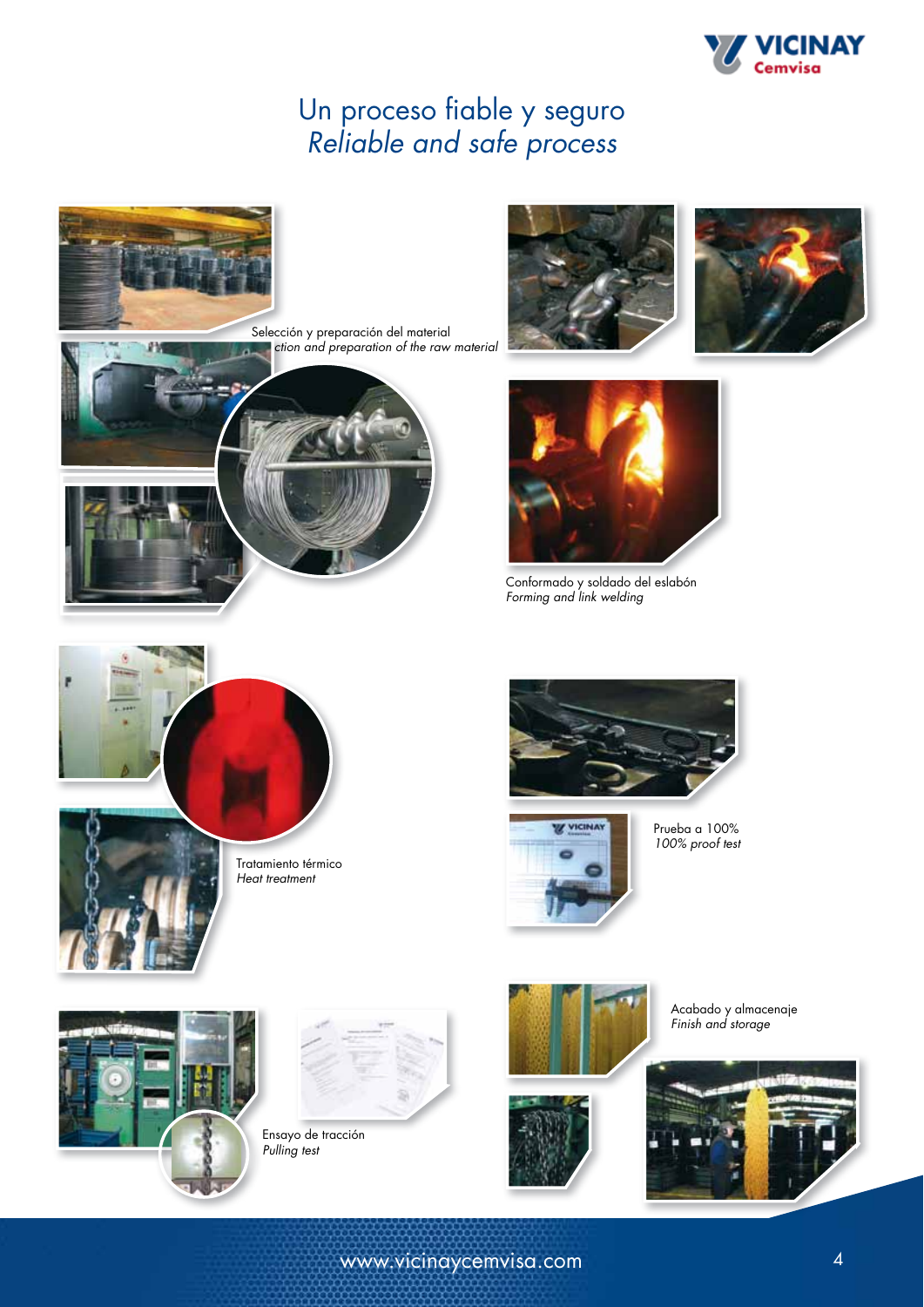

## Cadenas VIC 8 para Elevación *VIC 8 Chains for Lifting Purposes*

Cadenas fabricadas según norma EN 818.

Gran tenacidad y alta resistencia a la tracción para combatir los efectos de la carga de choque.

Marcado de los eslabones para asegurar su identificación y trazabilidad.

Seguridad en todos y cada uno de los eslabones.

La calidad es una exigencia permanente, asegurada por los controles más exhaustivos:

- Ensayos de tracción en el curso de la fabricación.
- Carga de prueba al 100% de los eslabones, según norma.
- Ensayos destructivos de tracción y doblado.
- Inspecciones visuales y controles dimensionales a lo largo de todo el proceso de fabricación.

Acabados supeficiales según demanda del cliente.

*Chains manufactured according to EN 818.*

*High toughness and resistance to traction to avoid the effects of the impact load.*

*Link marking to ensure the chain identification and traceability.*

*Security on every link.*

*Quality is a permanent exigence, assured by the most exhaustive controls:*

- *Pulling Test during manufacture process.*
- *Proof Lod to the 100% of the links, according to the Standard.*
- *- Tensile and bend deflection test.*
- *- Visual inspection and dimensional controls at all stages of manufacture.*

*Surface finishes on application.*

#### EN 818-2 para Eslingas EN 818-2 for Slings

| Dia.<br>nominal | Paso<br><b>Pitch</b> | Ancho<br>interior *<br><i><u><b>Internal</b></u></i><br>width*<br>min. | Carga<br>Máx.<br><b>Utilización</b><br><b>W.L.L.</b> | Carga<br>Prueba<br>Proof<br>Force | Carga<br><b>Rotura</b><br><b>Breaking</b><br>Force | Peso<br>Weight |
|-----------------|----------------------|------------------------------------------------------------------------|------------------------------------------------------|-----------------------------------|----------------------------------------------------|----------------|
| (mm)            | (mm)                 | (mm)                                                                   | (t)                                                  | (kN)                              | (kN)                                               | (kg/m)         |
| 7               | 21                   | 9,1                                                                    | 1,5                                                  | 38,5                              | 61,6                                               | 1,1            |
| 8               | 24                   | 10,4                                                                   | $\mathbf{2}$                                         | 50,3                              | 80,4                                               | 1,4            |
| 10              | 30                   | 13                                                                     | 3,15                                                 | 78,5                              | 126                                                | 2,2            |
| 13              | 39                   | 16,9                                                                   | 5,3                                                  | 133                               | 212                                                | 3,8            |
| 16              | 48                   | 20,8                                                                   | 8                                                    | 201                               | 322                                                | 5,7            |
| 19              | 57                   | 24,7                                                                   | 11,2                                                 | 284                               | 454                                                | 8              |
| 22              | 66                   | 28,6                                                                   | 15                                                   | 380                               | 608                                                | 10,9           |
| 26              | 78                   | 33,8                                                                   | 21,2                                                 | 531                               | 849                                                | 15,2           |
| 32              | 96                   | 41,6                                                                   | 31,5                                                 | 804                               | 1.290                                              | 23             |

\* Fuera de la zona soldadura

*\* Away from weld*

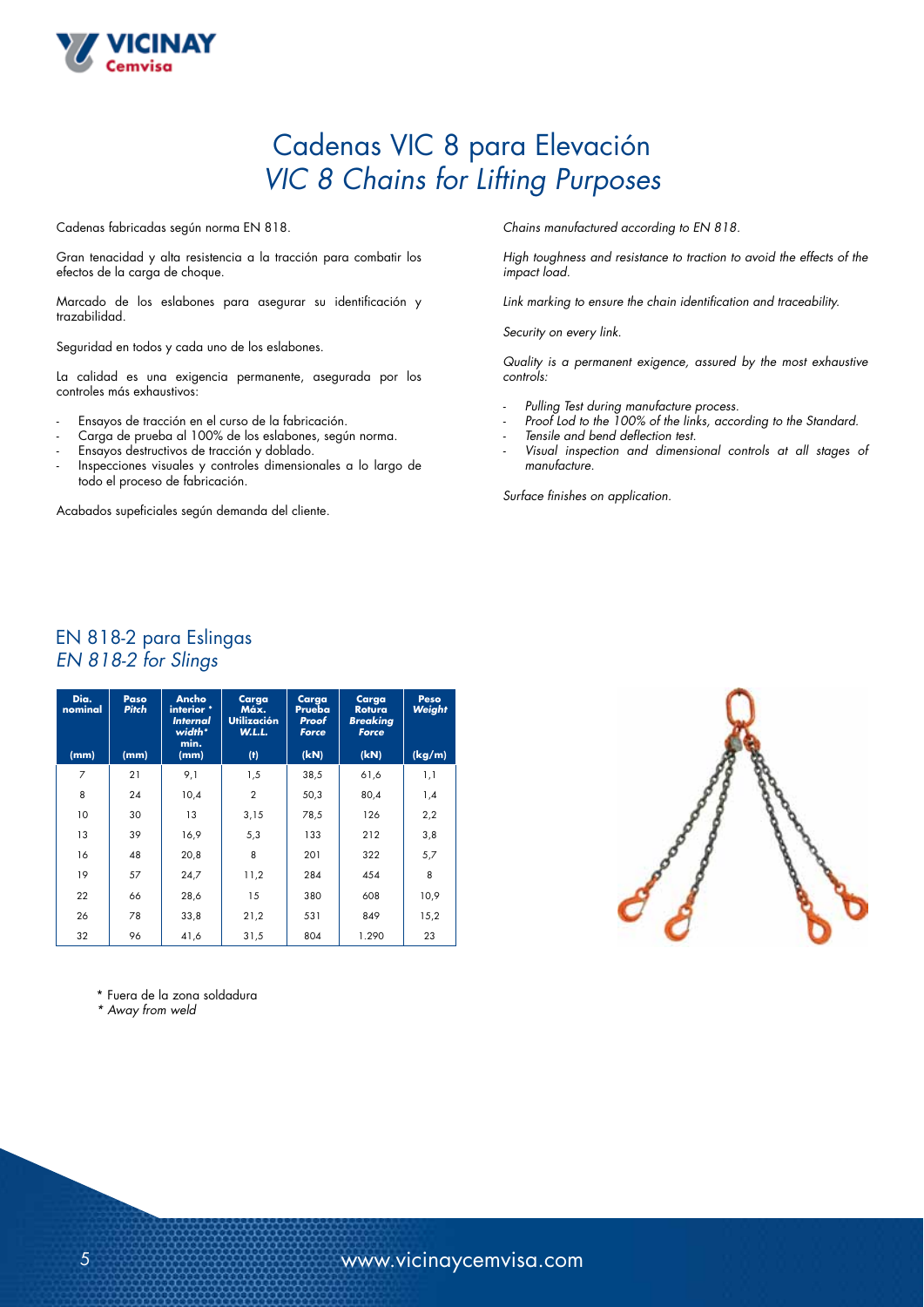

#### Límites de carga de trabajo para eslingas de cadena *Working load limits for sling chains*

| Cadena<br>Dia.<br>Chain<br>mm | Carga máxima de trabajo<br><b>W.L.L.</b><br>Ŧ. |                                               |                                                |                                                |                                                |                                                                                       |  |  |
|-------------------------------|------------------------------------------------|-----------------------------------------------|------------------------------------------------|------------------------------------------------|------------------------------------------------|---------------------------------------------------------------------------------------|--|--|
|                               | ෯                                              |                                               |                                                |                                                |                                                | Eslinga sin fin de<br>nudo corredizo<br>Endless sling in<br>choke hitch<br>Factor 1,6 |  |  |
|                               | Eslinga 1 ramal<br>1 fall sling                | Eslinga 2 ramales<br>2 falls sling            |                                                | Eslinga 3 y 4 ramales<br>3 and 4 falls sling   |                                                |                                                                                       |  |  |
|                               |                                                | $0^\circ < \beta \leq 45^\circ$<br>Factor 1,4 | $45^\circ < \beta \leq 60^\circ$<br>Factor 1,0 | $0^\circ < \beta \leq 45^\circ$<br>Factor 2, 1 | $45^\circ < \beta \leq 60^\circ$<br>Factor 1,5 |                                                                                       |  |  |
| 6                             | 1,12                                           | 1,6                                           | 1,12                                           | 2,36                                           | 1,7                                            | 1,8                                                                                   |  |  |
| $\overline{7}$                | 1,5                                            | 2,12                                          | 1,5                                            | 3,15                                           | 2,24                                           | 2,5                                                                                   |  |  |
| 8                             | $\overline{2}$                                 | 2,8                                           | $\overline{2}$                                 | 4,25                                           | 3                                              | 3,15                                                                                  |  |  |
| 10                            | 3,15                                           | 4,25                                          | 3,15                                           | 6,7                                            | 4,75                                           | 5                                                                                     |  |  |
| 13                            | 5,3                                            | 7,5                                           | 5,3                                            | 11,2                                           | 8                                              | 8,5                                                                                   |  |  |
| 16                            | 8                                              | 11,2                                          | 8                                              | 17                                             | 11,8                                           | 12,5                                                                                  |  |  |
| 19                            | 11,2                                           | 16                                            | 11,2                                           | 23,6                                           | 17                                             | 18                                                                                    |  |  |
| 22                            | 15                                             | 21,2                                          | 15                                             | 31,5                                           | 22,4                                           | 23,6                                                                                  |  |  |
| 26                            | 21,2                                           | 30                                            | 21,2                                           | 45                                             | 31,5                                           | 33,5                                                                                  |  |  |
| 32                            | 31,5                                           | 45                                            | 31,5                                           | 67                                             | 47,5                                           | 50                                                                                    |  |  |

#### Carga de trabajo de la cadena en función de la temperatura ambiental *Working Load Limit of the chain according to environmental temperature*

| $+200 °C$<br>$-40 -$ | $200 - 300$ °C | 400 $^{\circ}$ C<br>$300 -$ |
|----------------------|----------------|-----------------------------|
| 100%                 | 90%            | 75%                         |

### EN 818-7 para polipastos *EN 818-7 for hoists*

Cadena calibrada, sometida al mismo proceso de fabricación y de calidad que la cadena para eslingas, además de a un riguroso control dimensional.

*Calibrated chain, subjected to the same manufacture and quality process as the chain for slings, as well as a rigourous dimensional control.*

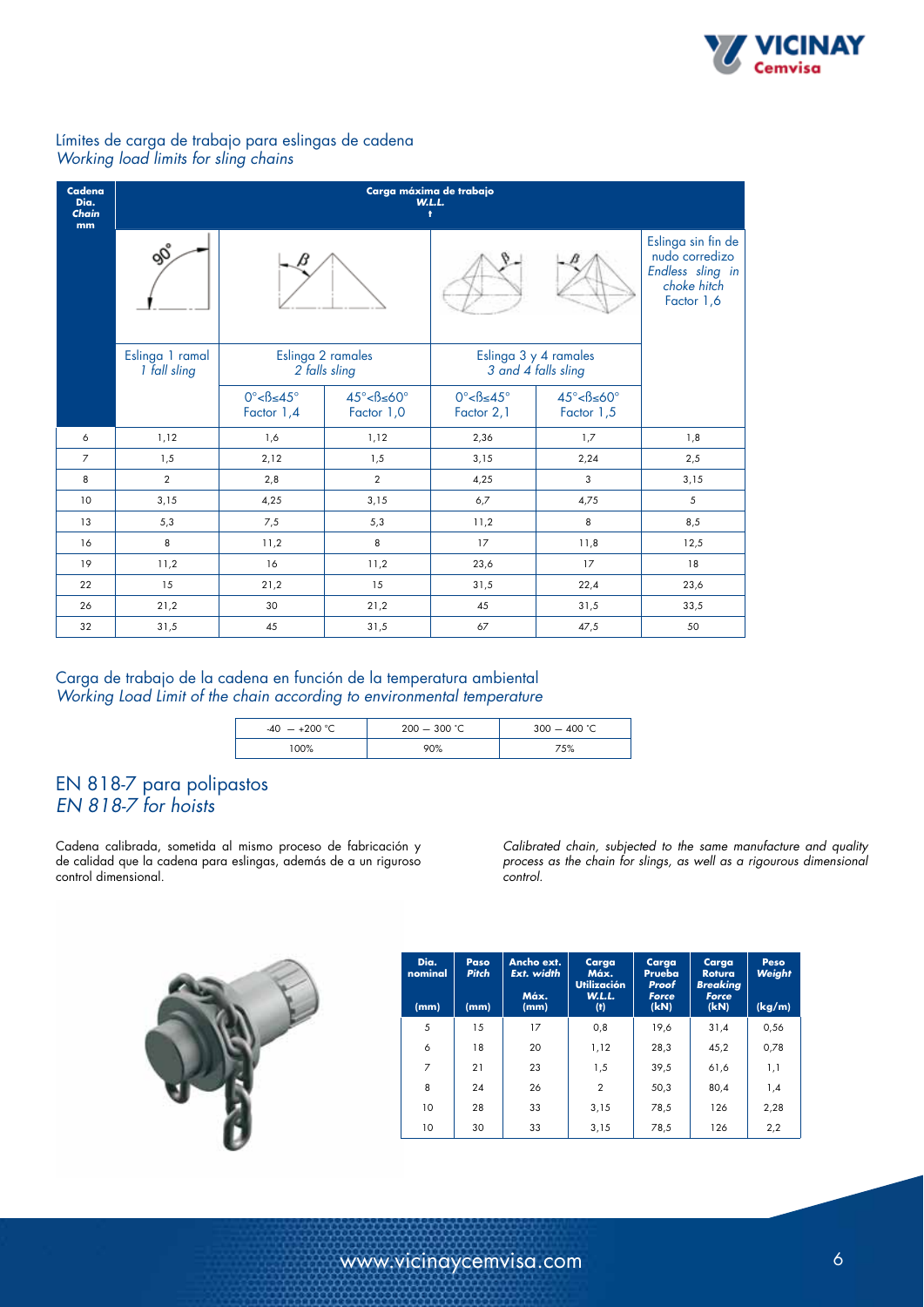# Cadenas Grado 80 para el Sector Pesquero *Grade 80 Chains for the Fishing Industry*



VICINAY

Cadenas fabricadas con aceros especiales de alta resistencia, y sometidas a tratamiento térmico, para dar respuesta a las duras condiciones de trabajo del sector pesquero.

Son ligeras, con una alta resistencia al desgaste, a la corrosión marina y a la fragilidad.

La amplia gama que presentamos incluye tres tipos de formato, en función de la longitud del eslabón.

Varios acabados disponibles: negra natural, pintada, galvanizada, etc.

*Chains manufactured with special high resistance steels, heat treated, to give response to the hard working conditions of the fishing industry.*

*They are light, with a high resistance to wear, to marine corrosion and to fragility.*

*Our wide rande includes three types of chain, depending on the link length.*

*Different finishes are available: self colour, painted, galvanised, etc.*

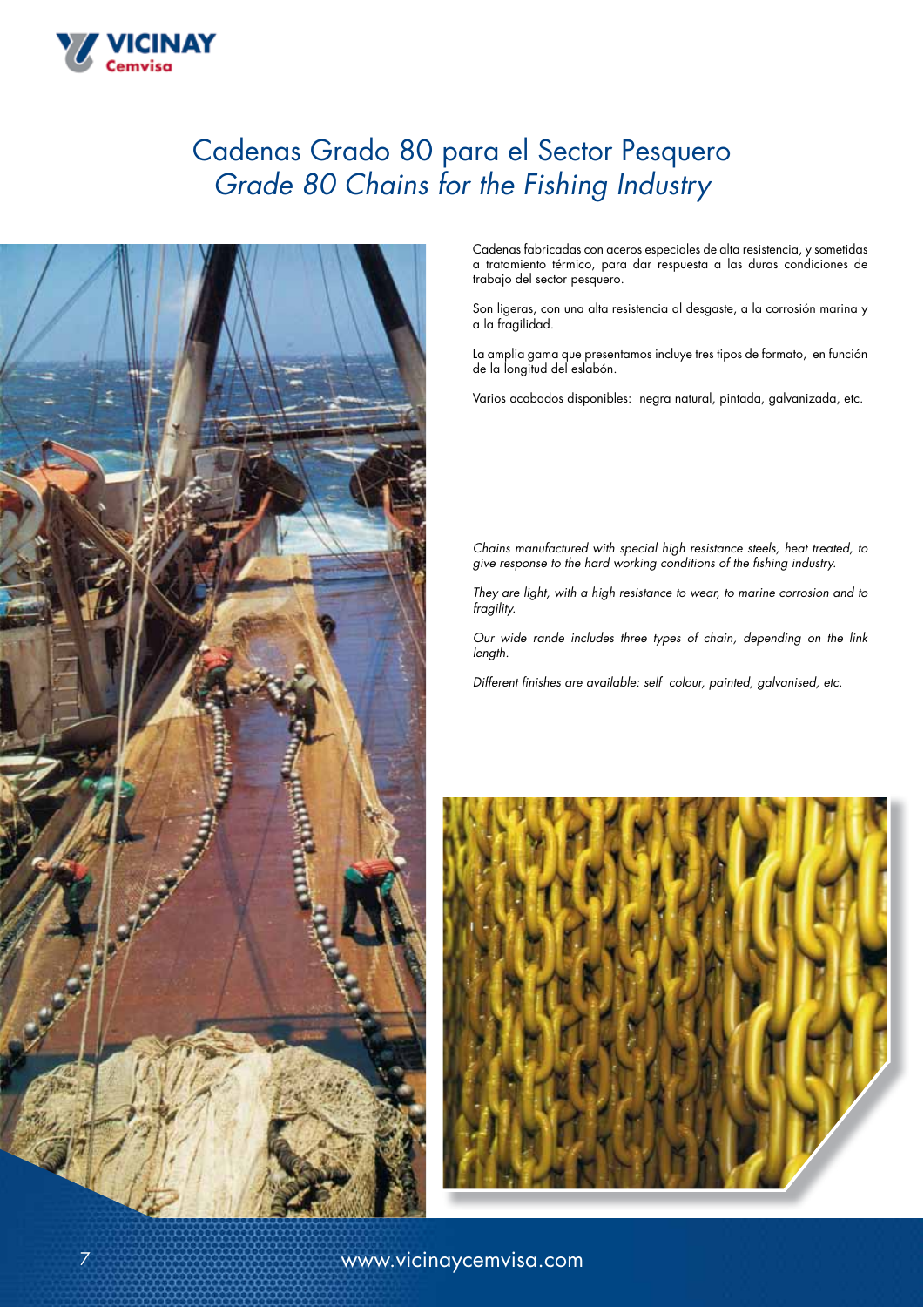

### Eslabón corto *Short link*

| Dia.<br>nominal | Paso<br><b>Pitch</b> | Ancho int.<br>Int. width | Carga<br>Máx.<br><b>Utilización</b><br><b>W.L.L.</b> | Carga<br>Prueba<br>Proof<br>Force | Carga<br>Rotura<br><b>Breaking</b><br>Force | Peso<br>Weight | - 10 |
|-----------------|----------------------|--------------------------|------------------------------------------------------|-----------------------------------|---------------------------------------------|----------------|------|
| (mm)            | (mm)                 | (mm)                     | (1)                                                  | (kN)                              | (kN)                                        | (kg/m)         |      |
| $\overline{7}$  | 21                   | 10                       | 5, ا                                                 | 37                                | 61,6                                        | 1,1            |      |
| 8               | 24                   | 12                       | $\overline{2}$                                       | 48                                | 80,6                                        | 1,4            |      |
| 10              | 30                   | 15                       | 3,2                                                  | 76                                | 126                                         | 2,2            |      |
| 13              | 39                   | 19                       | 5,4                                                  | 128                               | 214                                         | 3,8            |      |
| 16              | 48                   | 24                       | 8                                                    | 193                               | 322                                         | 5,7            |      |
| 19              | 57                   | 28                       | 11,5                                                 | 272                               | 454                                         | 8              |      |

### Eslabón medio *Mid link*



### Eslabón largo *Long link*

| Dia.<br>nominal | Paso<br><b>Pitch</b> | Ancho int.<br>Int. width | Carga<br>Máx.<br><b>Utilización</b><br><b>W.L.L.</b> | Carga<br>Prueba<br>Proof<br>Force | Carga<br><b>Rotura</b><br><b>Breaking</b><br><b>Force</b> | Peso<br>Weight |
|-----------------|----------------------|--------------------------|------------------------------------------------------|-----------------------------------|-----------------------------------------------------------|----------------|
| (mm)            | (mm)                 | (mm)                     | (f)                                                  | (kN)                              | (kN)                                                      | (kg/m)         |
| 9               | 53                   | 15                       | 2,5                                                  | 50                                | 102                                                       | 1,4            |
| 11              | 63                   | 18                       | 3,8                                                  | 77                                | 1.54                                                      | 2,2            |
| 13              | 80                   | 20                       | 5,4                                                  | 107                               | 214                                                       | 3,08           |
| 16              | 100                  | 28                       | 8,2                                                  | 161                               | 322                                                       | 4,38           |
| 19              | 95                   | 28                       | 11,5                                                 | 272                               | 454                                                       | 6,4            |

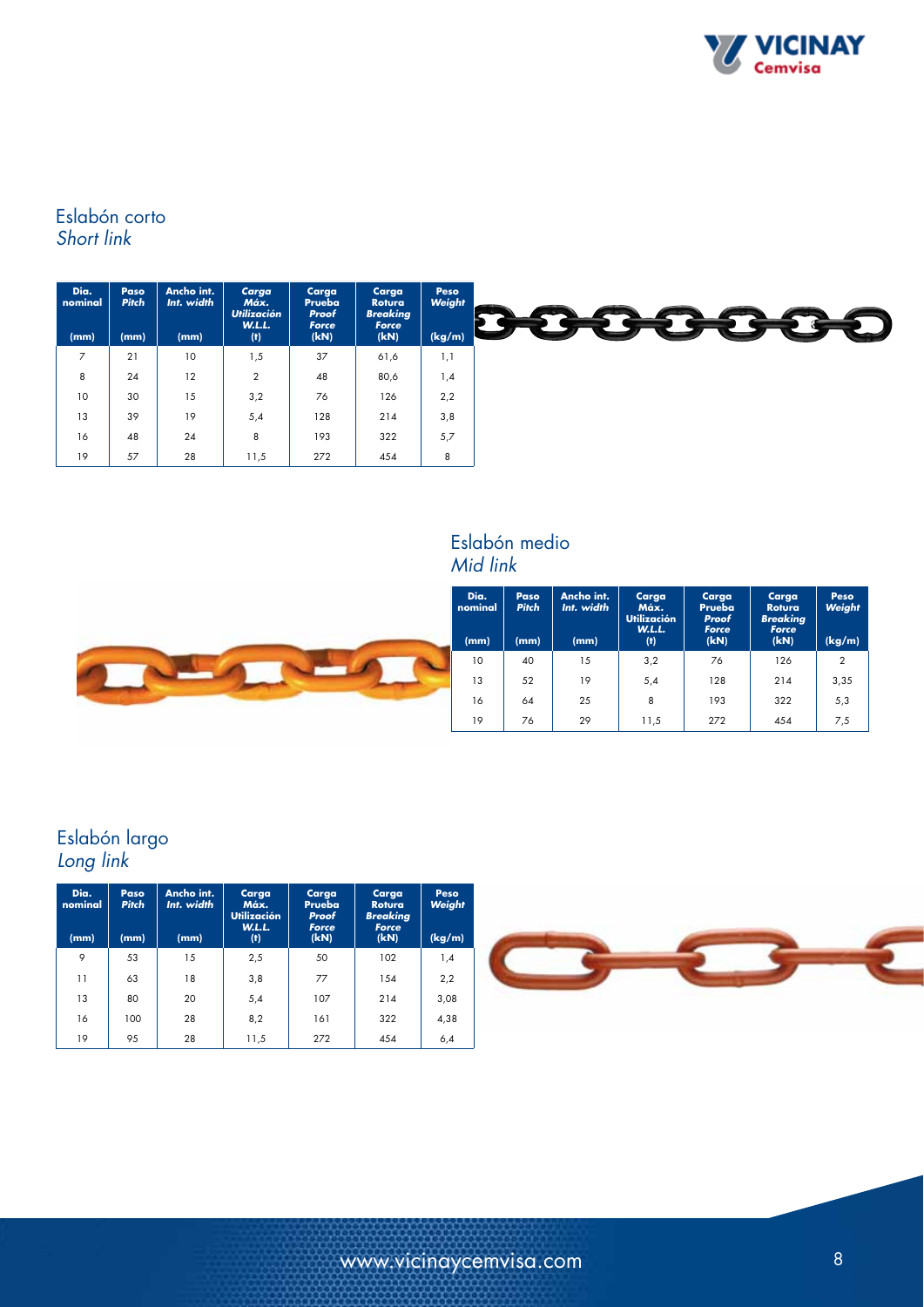

# Cadenas Grado 80 para Minas *Grade 80 Chains for Mines*

Cadena calibrada fabricada con acero aleado CrNiMo tratado.

Fabricada, probada y certificada de acuerdo con la norma UNE - 22260, calidad C.

Exigente Carga de prueba del 80% de la Carga Máxima de Utilización al 100% de los eslabones

Con Certificado de Conformidad del LOM.

*Calibrated chain manufactured with alloy steel CrNiMo, heat treated.*

*Manufactured, tested and certified in accordance with the UNE - 22260, C quality.*

*Exigent Proof Force of 80% the Working Load Limit to 100% of the links.*

*Certificate of Conformity by LOM.*



Cadenas Grado 80 para Trincaje de cargas *Grade 80 chains for Lashing purposes*

| Dia.<br>nominal<br>(mm) | Paso<br><b>Pitch</b><br>(mm) | Ancho int.<br>Int. width<br>(mm) | C. Trabajo<br><b>W.L.L.</b><br>$^{(\dagger)}$ | C. Prueba<br><b>Proof Load</b><br>(kN) | C. Rotura<br><b>Breaking</b><br>load<br>(kN) | Peso<br>Weight<br>(kg/m) |
|-------------------------|------------------------------|----------------------------------|-----------------------------------------------|----------------------------------------|----------------------------------------------|--------------------------|
| 9                       | 53                           | 16                               | 2,5                                           | 50                                     | 102                                          | 1,4                      |
| 11                      | 63                           | 18                               | 3,8                                           | 77                                     | 154                                          | 2,2                      |
| 13                      | 80                           | 20                               | 5,4                                           | 107                                    | 214                                          | 3,08                     |



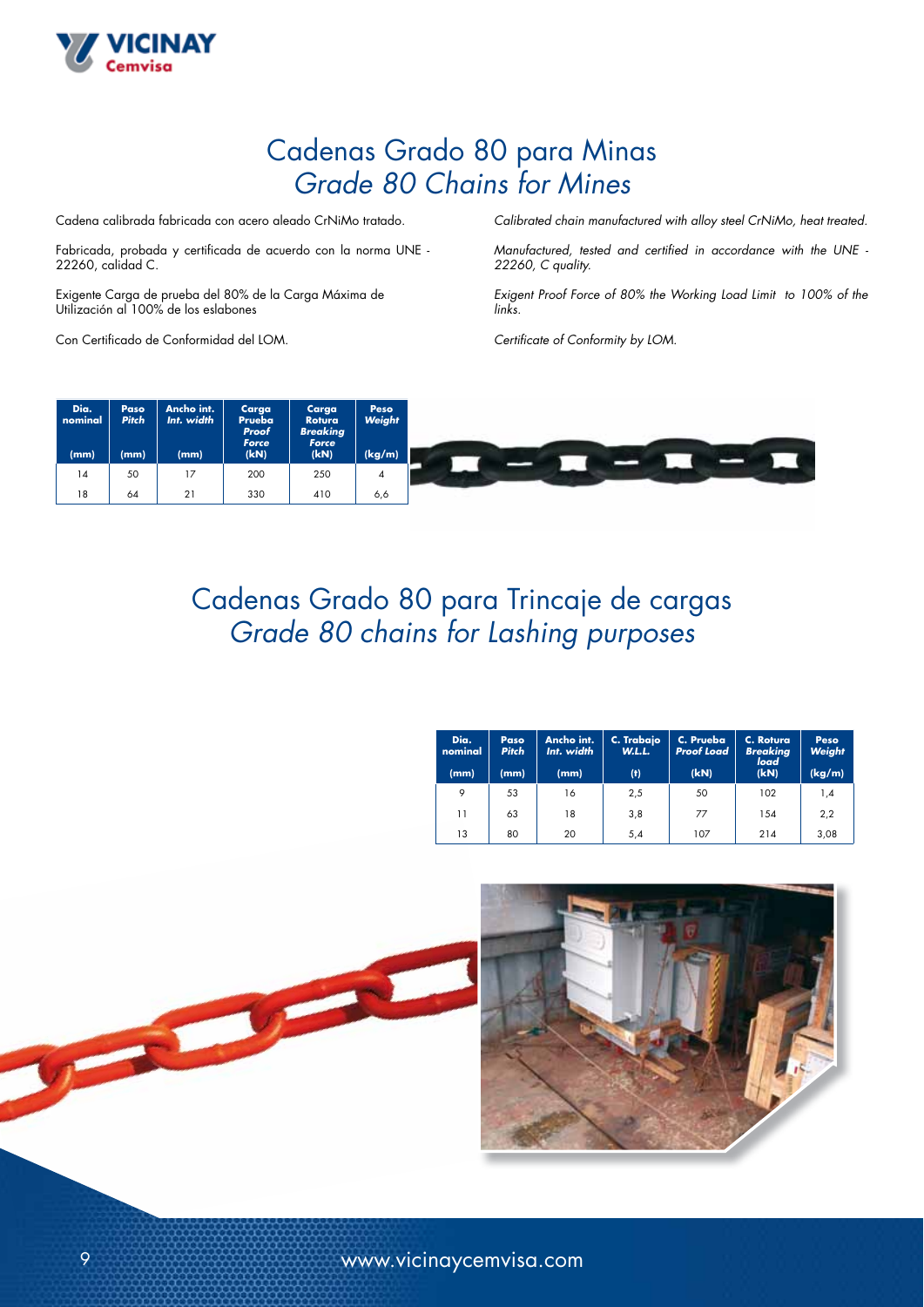

# Cadenas de Alta Resistencia para Usos Forestales *High Resistance Chains for Forestry*

Cadenas de alta resistencia para máquinas desbrozadoras.

Especial dureza y resistencia al desgaste para soportar las severas condiciones abrasivas y de impacto.

*High resistance chains for clearing machines.*

*Special hardness and wear resistance to withstand the severe conditions of abrassion and impact .*

| Dia.<br>nominal<br>(mm) | Paso<br><b>Pitch</b><br>(mm) | Ancho int.<br>Int. width<br>(mm) | Acero<br><b>Steel</b> | <b>Dureza</b><br><b>Hardness</b><br>(HRc) | Peso<br>Weight<br>(kg/m) |  |
|-------------------------|------------------------------|----------------------------------|-----------------------|-------------------------------------------|--------------------------|--|
| 18                      | 62                           | 24                               | Mn                    | 40                                        | 6,6                      |  |
| 16                      | 48                           | 24                               | NiCrMo                | 44                                        | 5,7                      |  |
| 19                      | 57                           | 28                               | NiCrMo                | 44                                        |                          |  |

# Cadenas de Alta Seguridad *High Security Chains*

Cadena carbonitrurada, con una alta dureza superficial.

Para aplicaciones generales de seguridad.

Acabados disponibles: cincado dorado o cincado plateado.

*Carbonitrided chain with a high surface hardness.*

*For general sercuriy applications.*

*Finish: zinc plated, gold or silver finish.*

### Tipos de cadena

*Types of chain*

| Tipo<br><b>Type</b> | Tipo de acero<br><b>Type of steel</b> | Capa cementado<br><b>Case depth</b>                                      | <b>Dureza superficial</b><br><b>Surface hardness</b> | Dureza del núcleo<br><b>Core hardness</b> | Tamaño de grano<br><b>Grain size</b> | <b>Acabado</b><br><b>Finish</b>         |
|---------------------|---------------------------------------|--------------------------------------------------------------------------|------------------------------------------------------|-------------------------------------------|--------------------------------------|-----------------------------------------|
| <b>CHC</b>          | Carbono<br>Carbon                     | $0.3$ mm                                                                 | $>63$ HRC                                            | 20                                        |                                      | Cincado plateado<br>Zinc plated, silver |
| THC.                | Aleado<br>Allov                       | $0.3 \text{ mm}$<br>(0,5 mm en ∅ en 13 y 16)<br>$[0, 5$ mm in Ø 13 & 16] | $>63$ HRC                                            | $43 - 45$                                 | $7 - 8$                              | Cincado dorado<br>Zinc plated, gold     |

#### **Dimensiones** *Dimensions*

| Dia.<br>nominal | Ancho int.<br>Int. width | Ancho ext.<br>Ext. width |  |
|-----------------|--------------------------|--------------------------|--|
| (mm)            | (mm)                     | (mm)                     |  |
| 6               | 27                       | 10                       |  |
| 8               | 36                       | 14                       |  |
| 10              | 30                       | 15                       |  |
| 13              | 39                       | 19                       |  |
| 16              | 48                       | 24                       |  |

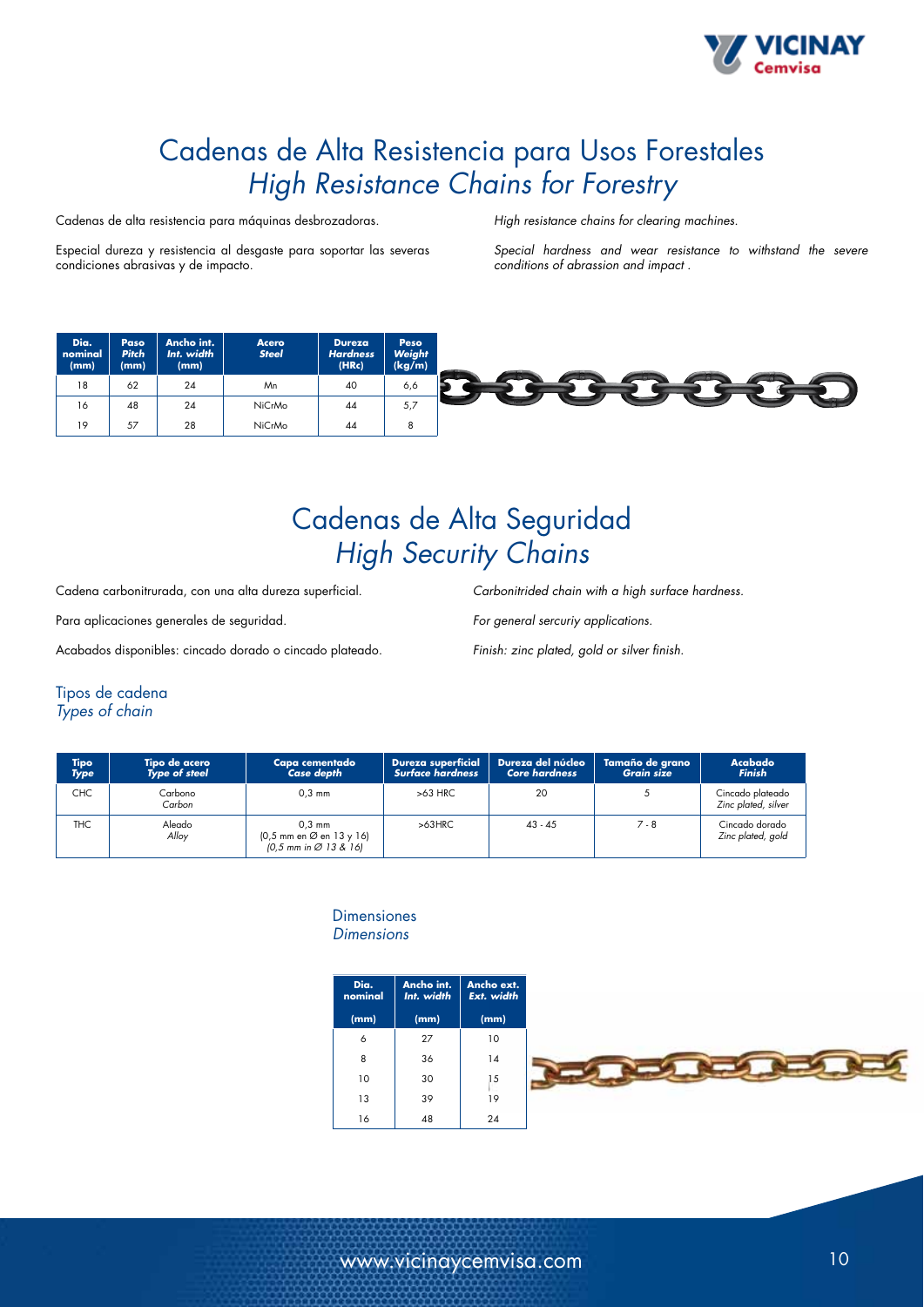

# Cadenas de Acero al Carbono *Carbon Steel Chains*

Cadena de acero al carbono para usos generales (ferretería, usos agrícolas, pesca, etc.).

Disponible en distintos acabados: negro natural, pulido, cincado o galvanizado al fuego.

*Carbon steel chain for common uses (hardware, agricultural purposes, fishing, etc.).*

*Available in different finishes: self colour, polished, zinc plated or hot dip galvanised.*

### Cadena comercial *Commercial chain*

Procesada de acuerdo con la norma DIN 5685 y DIN 764.

#### En tira *In bundles*

| Dia.<br>nominal<br>(mm) | Paso<br><b>Pitch</b><br>(mm) | <b>Ancho Ext.</b><br>Ext. width<br>(mm) | Peso<br>Weight<br>(kg/m) |
|-------------------------|------------------------------|-----------------------------------------|--------------------------|
| 2                       | 12                           | 9                                       | 0,08                     |
| 2,5                     | 14                           | $\overline{11}$                         | 0,125                    |
| 3                       | 16                           | 12                                      | 0,163                    |
| $\overline{A}$          | 21                           | 15                                      | 0,30                     |
| 5                       | 24                           | 19                                      | 0,46                     |
| 6                       | 27                           | 23                                      | 0,7                      |
| 7                       | 28                           | 26                                      | 0,97                     |
| 9                       | 36                           | 33                                      | 1,58                     |
| 10                      | 40                           | 36                                      | 1,97                     |
| 12                      | 48                           | 42                                      | 2,8                      |
| 13                      | 52                           | 46                                      | 3,35                     |
| 14                      | 49                           | 48                                      | 4,06                     |
| 16                      | 56                           | 54                                      | 5,28                     |
| 18                      | 63                           | 60                                      | 6,65                     |
| 20                      | 70                           | 67                                      | 8,23                     |



|  | Processed according to DIN 5685 and DIN 764. |  |  |  |  |  |
|--|----------------------------------------------|--|--|--|--|--|
|--|----------------------------------------------|--|--|--|--|--|

#### En bobinas *On reels*

| Dia.<br>nominal | m (aprox.)                            |                                |  |  |  |
|-----------------|---------------------------------------|--------------------------------|--|--|--|
| (mm)            | <b>Bobina</b><br>Reel<br><b>25 kg</b> | <b>Bobina</b><br>Reel<br>10 kg |  |  |  |
| $\overline{2}$  | 310                                   | 125                            |  |  |  |
| 2,5             | 200                                   | 80                             |  |  |  |
| 3               | 150                                   | 60                             |  |  |  |
| 4               | 84                                    | 33                             |  |  |  |
| 5               | 56                                    |                                |  |  |  |
| 6               | 37                                    |                                |  |  |  |
| 7               | 26                                    |                                |  |  |  |
| 8               | 20                                    |                                |  |  |  |
| 9               | 15                                    |                                |  |  |  |
| 10              | 12                                    |                                |  |  |  |

### Cadena calibrada DIN 766 *Calibrated chain DIN 766*

| Dia.<br>nominal<br>(mm) | <b>Paso</b><br><b>Pitch</b><br>(mm) | Ancho Ext.<br>Ext. width<br>(mm) | Peso<br>Weight<br>(kg/m) |
|-------------------------|-------------------------------------|----------------------------------|--------------------------|
| 5                       | 18,5                                | 17                               | 0,55                     |
| $\circ$                 | 18,5                                | 20                               | 0,78                     |
| 8                       | 24                                  | 26                               | 39, ا                    |
| 10                      | 28                                  | 34                               | 2,27                     |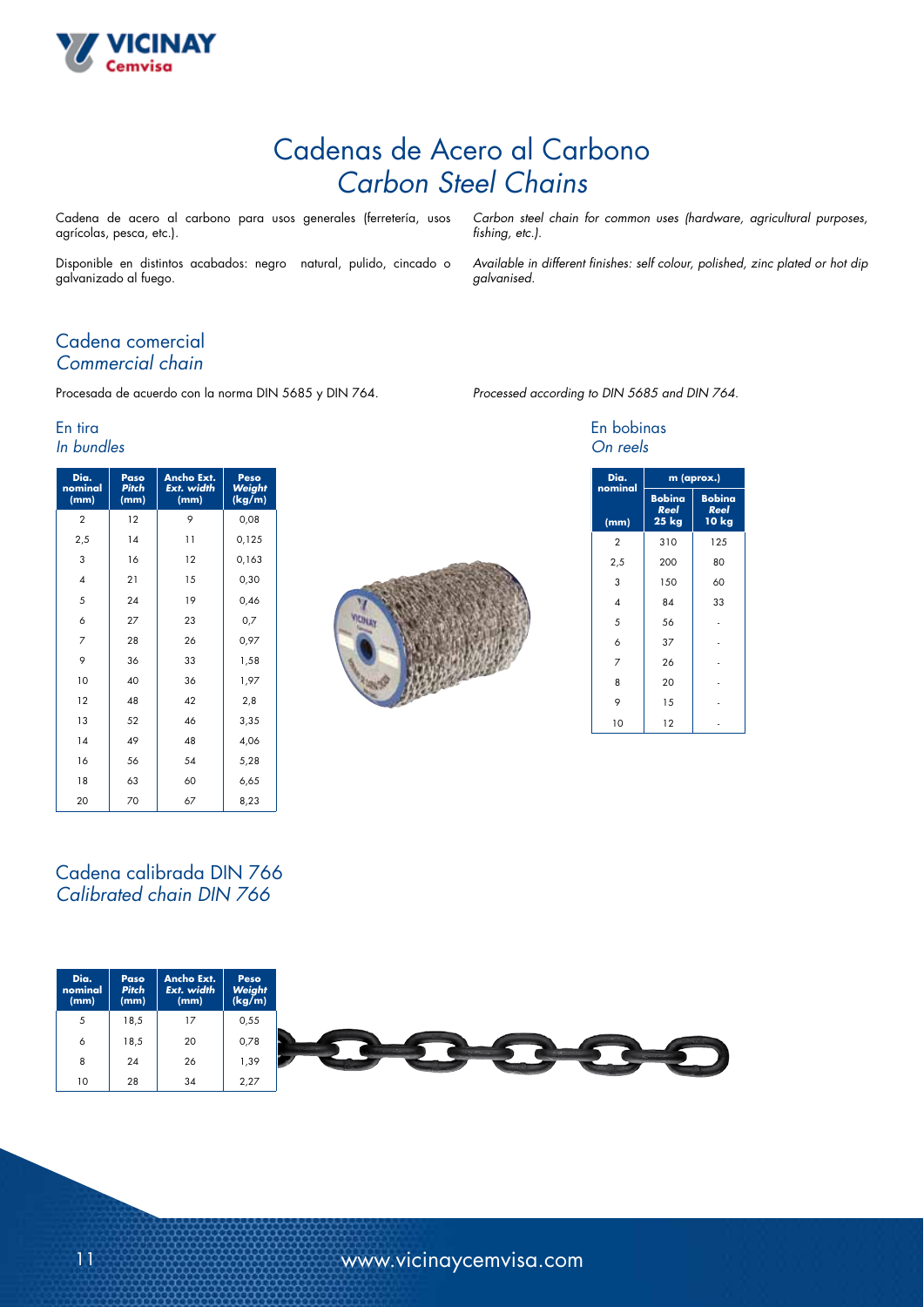

# Cadenas Inoxidables AISI 316 L *Stainless Steel Chains AISI 316 L*

Cadena inoxidable en calidad AISI 316 L (también disponible en AISI 304 L) pulida, para usos náuticos, pesca, industria alimentaria, mataderos, etc. *AISI 316 L (also available AISI 304 L) stainless steel chain, polished, for nautical purposes, fishing, food industry, abattoirs, etc.*

| Dia.<br>nominal | <b>Eslabón corto</b><br><b>Short link</b> |                                          |                          | Eslabón medio<br><b>Mid link</b> |                                   |                          |
|-----------------|-------------------------------------------|------------------------------------------|--------------------------|----------------------------------|-----------------------------------|--------------------------|
| (mm)            | Paso<br><b>Pitch</b><br>(mm)              | <b>Ancho Ext.</b><br><b>O.W.</b><br>(mm) | Peso<br>Weight<br>(kg/m) | Paso<br><b>Pitch</b><br>(mm)     | Ancho Ext.<br><b>O.W.</b><br>(mm) | Peso<br>Weight<br>(kg/m) |
| $\overline{2}$  |                                           |                                          |                          | 21                               | 10                                | 0,06                     |
| 3               |                                           | ٠                                        |                          | 26                               | 12                                | 0,14                     |
| $\overline{4}$  | 19                                        | 15                                       | 0,32                     | 21                               | 15                                | 0,30                     |
| 5               | 21                                        | 17                                       | 0,55                     | 24                               | 19                                | 0,46                     |
| 6               | 21                                        | 20                                       | 0,78                     | 27                               | 23                                | 0,70                     |
| 8               | 28                                        | 27                                       | 1,39                     | 35                               | 28                                | 1,26                     |
| 10              | 35                                        | 34                                       | 2,27                     | 40                               | 42                                | 2,80                     |
| 12              | 42                                        | 41                                       | 2,71                     | 48                               | 42                                | 2,80                     |

### Cadena inoxidable No Calibrada *Non Calibrated stainless steel chain*

### Cadena inoxidable Calibrada *Calibrated stainless steel chain*

| Dia.<br>nominal<br>(mm) | Paso<br><b>Pitch</b><br>(mm) | <b>Ancho Ext.</b><br><b>O.W.</b><br>(mm) | Peso<br>Weight<br>(kg/m) |
|-------------------------|------------------------------|------------------------------------------|--------------------------|
| 5                       | 18,5                         | 17                                       | 0,55                     |
| 6                       | 18,5                         | 20                                       | 0,78                     |
| 8                       | 24                           | 26                                       | 1,39                     |
| 10                      | 28                           | 34                                       | 2,27                     |



# Accesorios VIC 8 para cadena Grado 80 *VIC 8 components for Grade 80 chain*

Amplia gama de accesorios fabricados según norma EN 1677 en acero aleado tratado. Marca CE, VIC8, Ø cadena, carga de trabajo y código de trazabilidad.

*Wide range of components manufactured with alloy heat treated steel in accordance with the EN 1677. Marking: CE marking.*